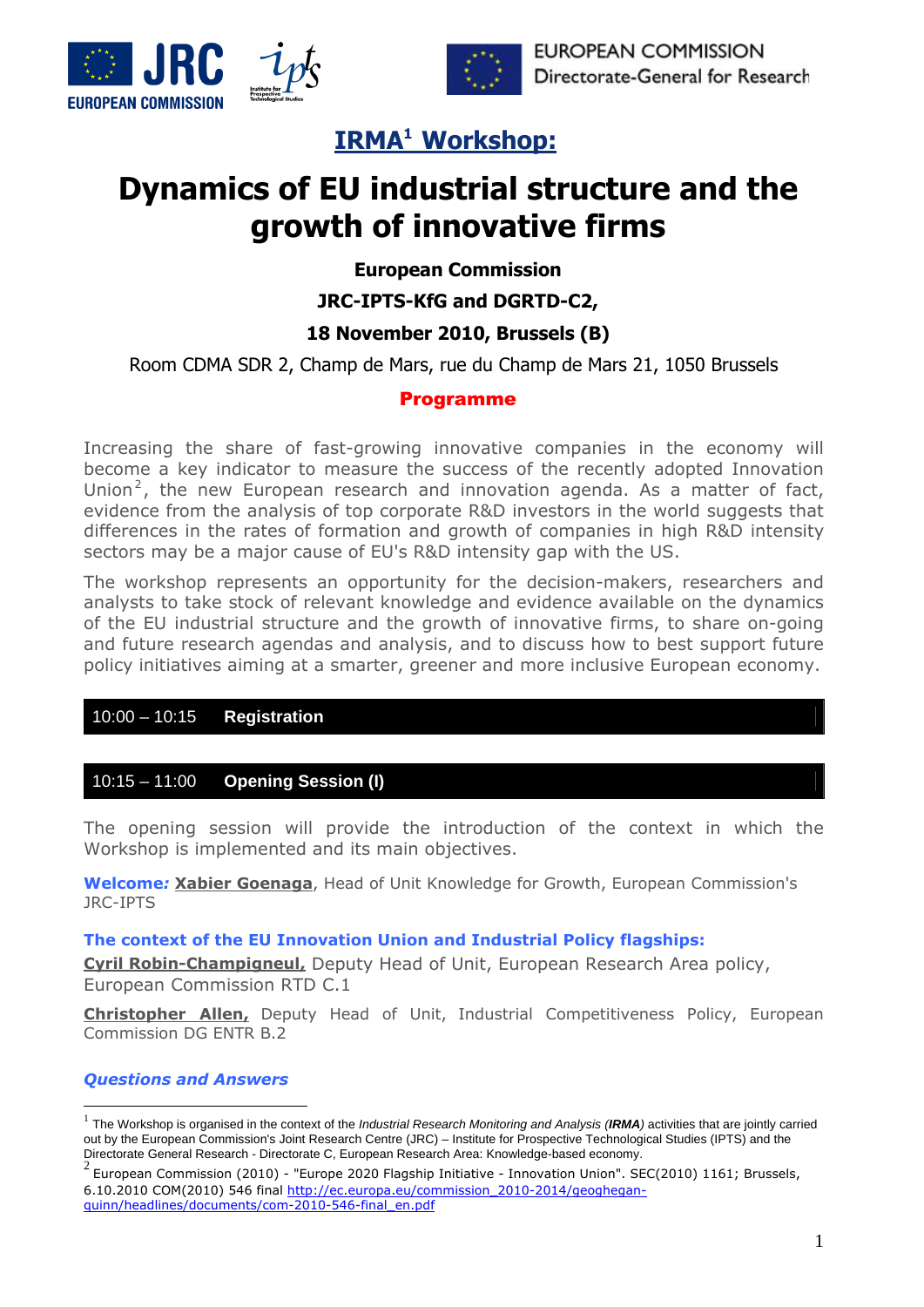## 11:00 – 12:15 The macro aspect: **Dynamics of the economic structures and corporate Research & Innovation in the EU (Session II)**

Advanced economies of the world may be similar in some economic indicators as income levels and productivity growth, but they can significantly differ in terms of their technological specialisation and hence in their industrial structures. These structures are the result of different evolutions over the past 30 years. Assuming that the structure of an economy can influence its overall average R&D intensity and with it the speed of achieving a knowledge-intensive society, it is interesting to look at changes in this structure over time in the EU and in competing and emerging economies in terms, for example, of value added from R&D intensive sectors.

Whilst the share of high R&D-intensive manufacturing sectors in total value added is relatively low, their role for technological development and competitiveness is essential. As a result of spillovers and other forms of knowledge transfer, R&D has a considerable positive impact on growth in the economy as a whole. On the other hand, non-scientific innovation (especially in some sectors), economic flexibility and adjustment capacity play a pivotal role for the European competitiveness.

This session proposes speakers and participants to address the following questions:

- Is there a complete and robust picture of the dynamics of the EU and worldwide economic structures for both manufacturing and services sectors?
- What do we know about the link and interactions between industrial structures and the successful transition to a knowledge-intensive economy and society?
- How important R&D and innovation (both technological and non-technological), economic flexibility and adjustment capacity are for European competitiveness?
- What role should EU and Member States policies play in relation to corporate R&D and innovation and the evolution of industrial structures?

## *Moderator*

**Tiit Jürimäe** Head of Unit, Private investment and technology platforms, European Commission, DG RTD C.2

## *Speakers*

**Kristian Uppenberg** European Investment Bank

**Bart Verspagen** UNU-MERIT

## *Discussants*

**Fernando Hervás,** European Commission's JRC-IPTS

**Isabel Grilo**, Head of Unit, Product market Reforms, European Commission's Economic and Financial Affairs Directorate-General

## *Open discussion with the audience*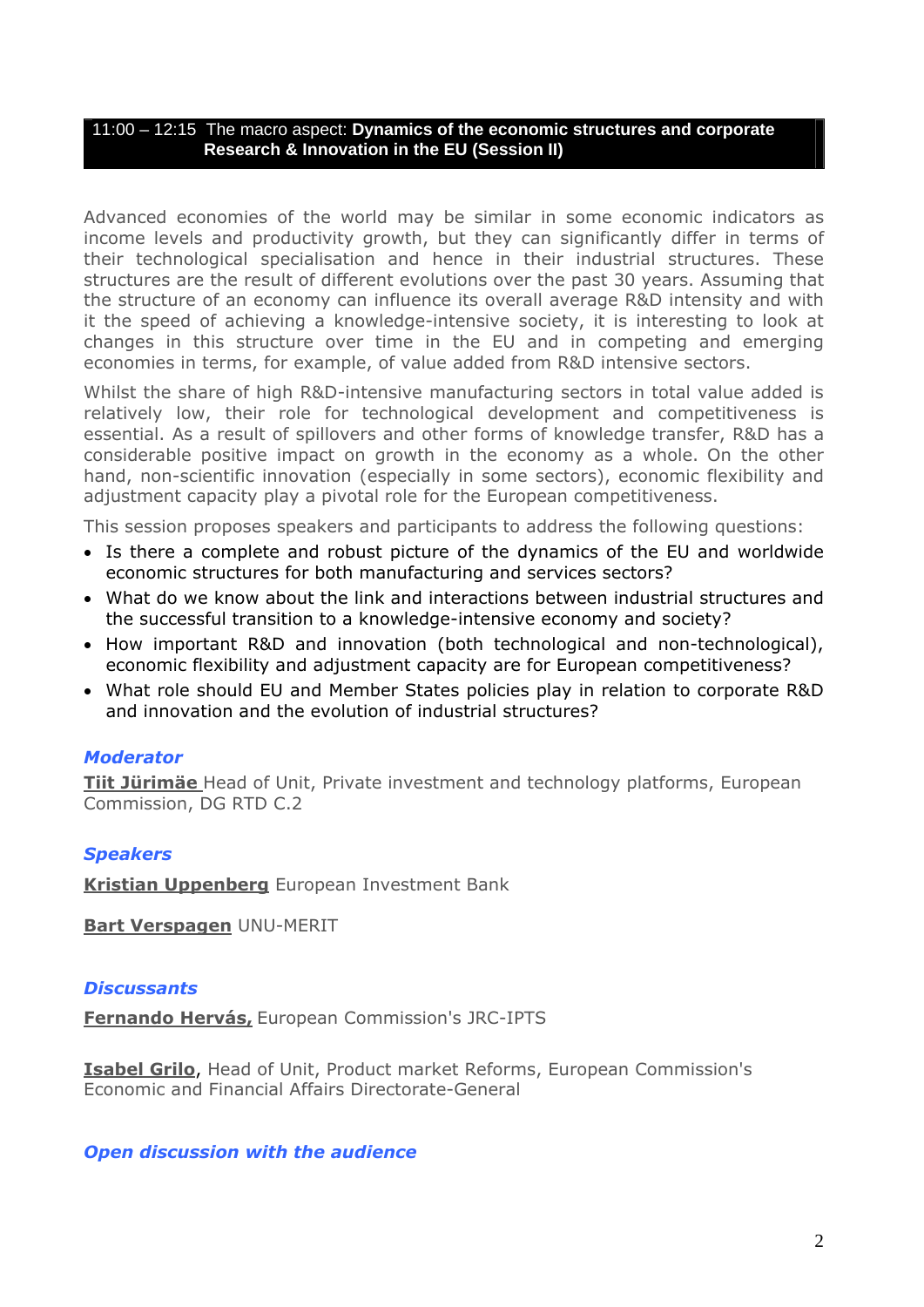## 12:15 – 13:15 **Lunch**

## 13:30 – 15:00 From micro- to macro-: **The relevance of the growth of innovative companies for the competitiveness of the EU (Session III)**

An important element to understand the business R&D performance difference between the EU and competing economies is the size distribution of firms and its concentration across sectors (industries). The capacity of smaller companies to grow based on R&D and/or innovation depends on country, sector and technology specificities.

Evidence shows that the EU is lacking young leading innovators that become big players (i.e. top corporate R&D investors with tens of thousands of employees, created after 1974 and active in high R&D intensive sectors) compared to the US. This suggests that the growth of the surviving firms is not at the level of the main competing economies.

The smaller and less dynamic scientific base and more unfavourable 'framework conditions have been identified as causes to explain EU difficulties in shifting sectors within the manufacturing and services production.

This session proposes speakers and participants to address the following questions:

- What do we know about the age, size and dynamics of research and innovation intensive companies in Europe and what differences exist with other world regions?
- What are the most relevant determinants for the growth of these small companies and what differences exist between sectors?
- What quantitative tools are available to measure the contribution of smaller knowledge intensive companies to the overall EU competitiveness and growth?
- What role should EU and Member States policies play to favour the growth of R&D intensive companies?

## *Moderator*

**Xabier Goenaga**, Head of Unit, European Commission, JRC-IPTS

## *Speakers*

**[Pietro Moncada-Paternò-Castello](http://www.ebnburgos2010.com/assets/speakers/Pietro Moncada Paterno Castello_ Short Bio.pdf)**, European Commission's JRC-IPTS.

**Andrea Bonaccorsi,** University of Pisa (I)

**Werner Hölzl,** Austrian Institute of Economic Research (A)

## *Discussants*

**Richard Cawley,** European Commission DG RTD.C **Andries Brandsma,** European Commission, JRC-IPTS **Cesar Santos Gil,** European Commission DG ENTR

## *Open Discussion with the audience*